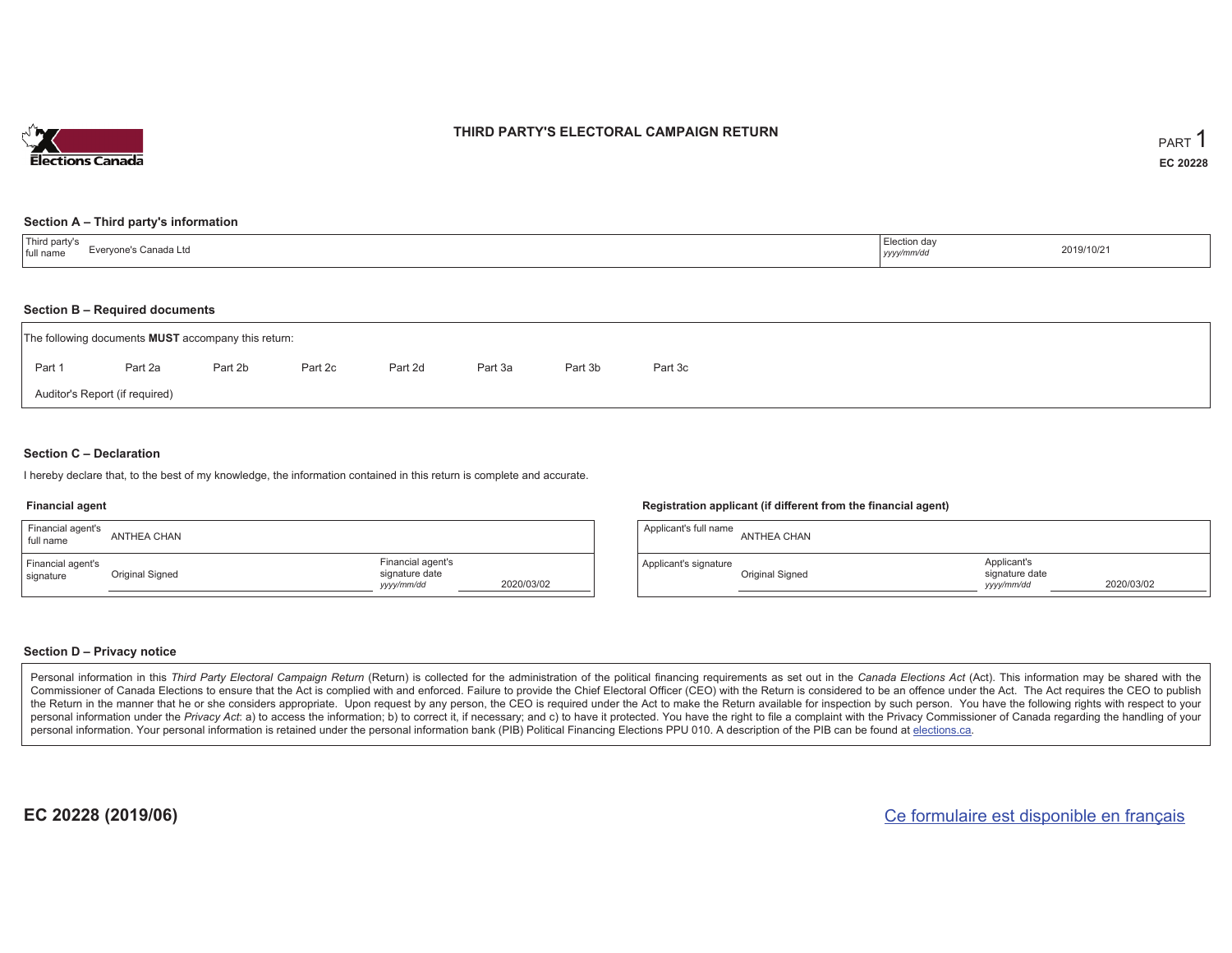

## **THIRD PARTY'S ELECTORAL CAMPAIGN RETURN HIRD PARTY'S ELECTORAL CAMPAIGN RETURN<br>Statement of monetary contributions received PART 2a**

**EC 20228**

| No. | Full name | <b>Street</b><br>no. | <b>Street</b> | Apt. | City | Prov./<br>Terr. | Postal<br>code | Date<br>received<br>yyyy/mm/dd                                                      | Individual | Business /<br>Commercial<br>organization | Government | Trade union | Corporation<br>without share<br>capital | Unincorporated<br>organization or<br>association |
|-----|-----------|----------------------|---------------|------|------|-----------------|----------------|-------------------------------------------------------------------------------------|------------|------------------------------------------|------------|-------------|-----------------------------------------|--------------------------------------------------|
|     |           |                      |               |      |      |                 |                |                                                                                     | \$         | \$                                       | \$         | \$          | \$                                      | \$                                               |
|     |           |                      |               |      |      |                 |                |                                                                                     |            |                                          |            |             |                                         |                                                  |
|     |           |                      |               |      |      |                 |                |                                                                                     |            |                                          |            |             |                                         |                                                  |
|     |           |                      |               |      |      |                 |                |                                                                                     |            |                                          |            |             |                                         |                                                  |
|     |           |                      |               |      |      |                 |                |                                                                                     |            |                                          |            |             |                                         |                                                  |
|     |           |                      |               |      |      |                 |                |                                                                                     |            |                                          |            |             |                                         |                                                  |
|     |           |                      |               |      |      |                 |                |                                                                                     |            |                                          |            |             |                                         |                                                  |
|     |           |                      |               |      |      |                 |                |                                                                                     |            |                                          |            |             |                                         |                                                  |
|     |           |                      |               |      |      |                 |                |                                                                                     |            |                                          |            |             |                                         |                                                  |
|     |           |                      |               |      |      |                 |                |                                                                                     |            |                                          |            |             |                                         |                                                  |
|     |           |                      |               |      |      |                 |                |                                                                                     |            |                                          |            |             |                                         |                                                  |
|     |           |                      |               |      |      |                 |                |                                                                                     |            |                                          |            |             |                                         |                                                  |
|     |           |                      |               |      |      |                 |                |                                                                                     |            |                                          |            |             |                                         |                                                  |
|     |           |                      |               |      |      |                 |                |                                                                                     |            |                                          |            |             |                                         |                                                  |
|     |           |                      |               |      |      |                 |                |                                                                                     |            |                                          |            |             |                                         |                                                  |
|     |           |                      |               |      |      |                 |                | Totals carried forward from previous page \$                                        |            |                                          |            |             |                                         |                                                  |
|     |           |                      |               |      |      |                 |                | Total amount of monetary contributions by contributors who gave over \$200 (A)      |            |                                          |            |             |                                         |                                                  |
|     |           |                      |               |      |      |                 |                | Number of contributors who gave over \$200                                          |            |                                          |            |             |                                         |                                                  |
|     |           |                      |               |      |      |                 |                | Total amount of monetary contributions by contributors who gave \$200 or less $(B)$ |            |                                          |            |             |                                         |                                                  |
|     |           |                      |               |      |      |                 |                | Number of contributors who gave \$200 or less                                       |            |                                          |            |             |                                         |                                                  |
|     |           |                      |               |      |      |                 |                | Total amount of all monetary contributions (A+B)                                    |            |                                          |            |             |                                         |                                                  |
|     |           |                      |               |      |      |                 |                | Number of contributors who gave monetary contributions                              |            |                                          |            |             |                                         |                                                  |

| Third<br>Canada Ltd<br>party | ection da:<br>ᄃ៲៱៱<br>2019/10/21<br>.<br>yyyy/mm/dd | Page<br>______ |
|------------------------------|-----------------------------------------------------|----------------|
|------------------------------|-----------------------------------------------------|----------------|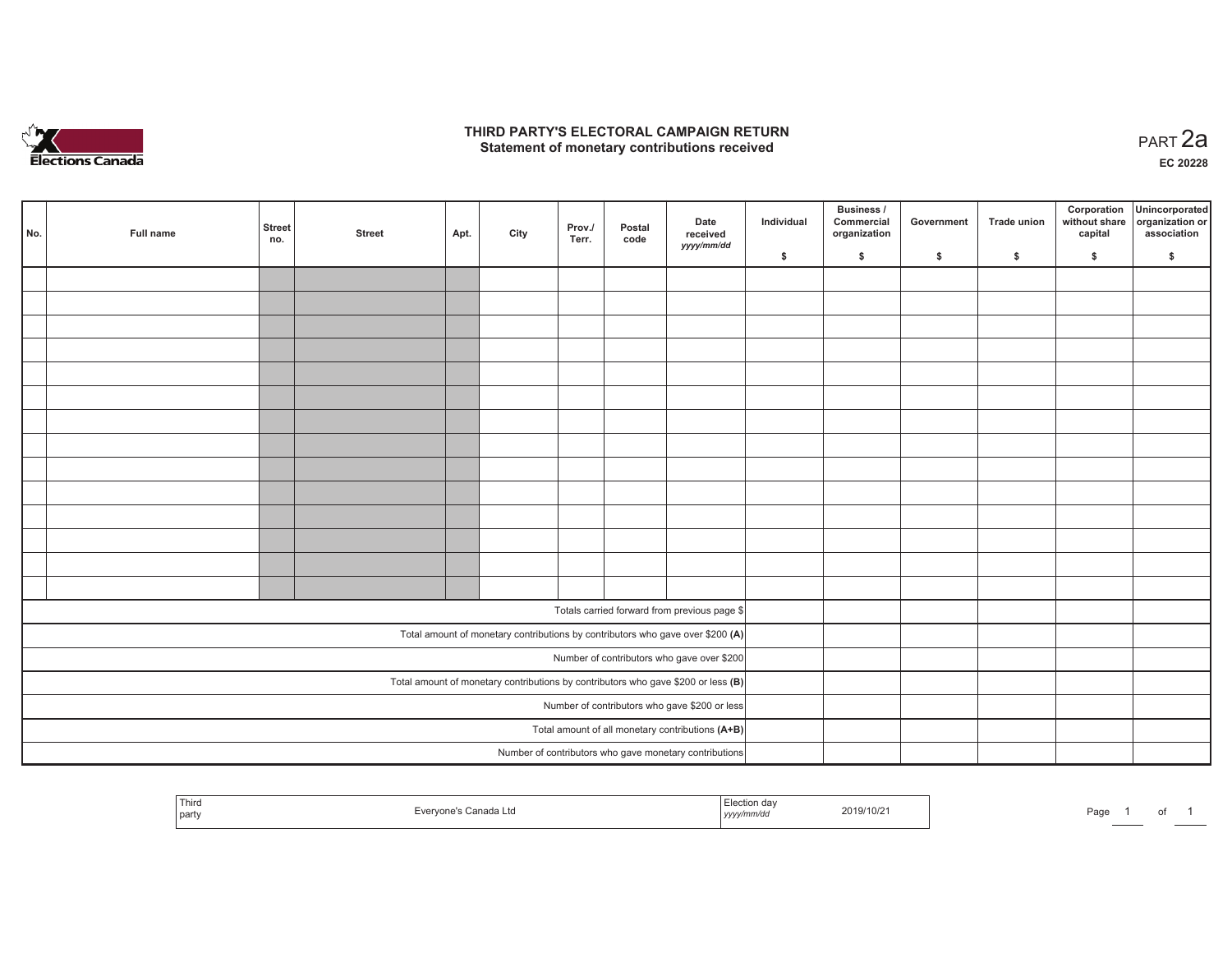

## **THIRD PARTY'S ELECTORAL CAMPAIGN RETURN**  THIRD PARTY'S ELECTORAL CAMPAIGN RETURN<br>Statement of non-monetary contributions received<br> **PART 2b**

| No. | Full name | <b>Street</b><br>no. | <b>Street</b> | Apt. | City | Prov./<br>Terr. | Postal<br>code | Date<br>received<br>yyyy/mm/dd                                                          | Individual | <b>Business /</b><br>Commercial<br>organization | Government   | Trade union  | Corporation<br>capital | Unincorporated<br>without share organization or<br>association |
|-----|-----------|----------------------|---------------|------|------|-----------------|----------------|-----------------------------------------------------------------------------------------|------------|-------------------------------------------------|--------------|--------------|------------------------|----------------------------------------------------------------|
|     |           |                      |               |      |      |                 |                |                                                                                         | \$         | \$                                              | $\mathsf{s}$ | $\mathbf{s}$ | \$                     | \$                                                             |
|     |           |                      |               |      |      |                 |                |                                                                                         |            |                                                 |              |              |                        |                                                                |
|     |           |                      |               |      |      |                 |                |                                                                                         |            |                                                 |              |              |                        |                                                                |
|     |           |                      |               |      |      |                 |                |                                                                                         |            |                                                 |              |              |                        |                                                                |
|     |           |                      |               |      |      |                 |                |                                                                                         |            |                                                 |              |              |                        |                                                                |
|     |           |                      |               |      |      |                 |                |                                                                                         |            |                                                 |              |              |                        |                                                                |
|     |           |                      |               |      |      |                 |                |                                                                                         |            |                                                 |              |              |                        |                                                                |
|     |           |                      |               |      |      |                 |                |                                                                                         |            |                                                 |              |              |                        |                                                                |
|     |           |                      |               |      |      |                 |                |                                                                                         |            |                                                 |              |              |                        |                                                                |
|     |           |                      |               |      |      |                 |                |                                                                                         |            |                                                 |              |              |                        |                                                                |
|     |           |                      |               |      |      |                 |                |                                                                                         |            |                                                 |              |              |                        |                                                                |
|     |           |                      |               |      |      |                 |                |                                                                                         |            |                                                 |              |              |                        |                                                                |
|     |           |                      |               |      |      |                 |                |                                                                                         |            |                                                 |              |              |                        |                                                                |
|     |           |                      |               |      |      |                 |                |                                                                                         |            |                                                 |              |              |                        |                                                                |
|     |           |                      |               |      |      |                 |                |                                                                                         |            |                                                 |              |              |                        |                                                                |
|     |           |                      |               |      |      |                 |                | Totals carried forward from previous page \$                                            |            |                                                 |              |              |                        |                                                                |
|     |           |                      |               |      |      |                 |                |                                                                                         |            |                                                 |              |              |                        |                                                                |
|     |           |                      |               |      |      |                 |                | Total amount of non-monetary contributions by contributors who gave over \$200 (A)      |            |                                                 |              |              |                        |                                                                |
|     |           |                      |               |      |      |                 |                | Number of contributors who gave over \$200                                              |            |                                                 |              |              |                        |                                                                |
|     |           |                      |               |      |      |                 |                | Total amount of non-monetary contributions by contributors who gave \$200 or less $(B)$ |            |                                                 |              |              |                        |                                                                |
|     |           |                      |               |      |      |                 |                | Number of contributors who gave \$200 or less                                           |            |                                                 |              |              |                        |                                                                |
|     |           |                      |               |      |      |                 |                | Total amount of all non-monetary contributions (A+B)                                    |            |                                                 |              |              |                        |                                                                |
|     |           |                      |               |      |      |                 |                | Number of contributors who gave non-monetary contributions                              |            |                                                 |              |              |                        |                                                                |

| Third<br><b>Contract Contract Contract</b><br>  party | ∃vervone's Canada Ltd | ------<br>ı dav<br>2019/10/2<br>yyyy/mm/aa | $-$<br>Page |
|-------------------------------------------------------|-----------------------|--------------------------------------------|-------------|
|-------------------------------------------------------|-----------------------|--------------------------------------------|-------------|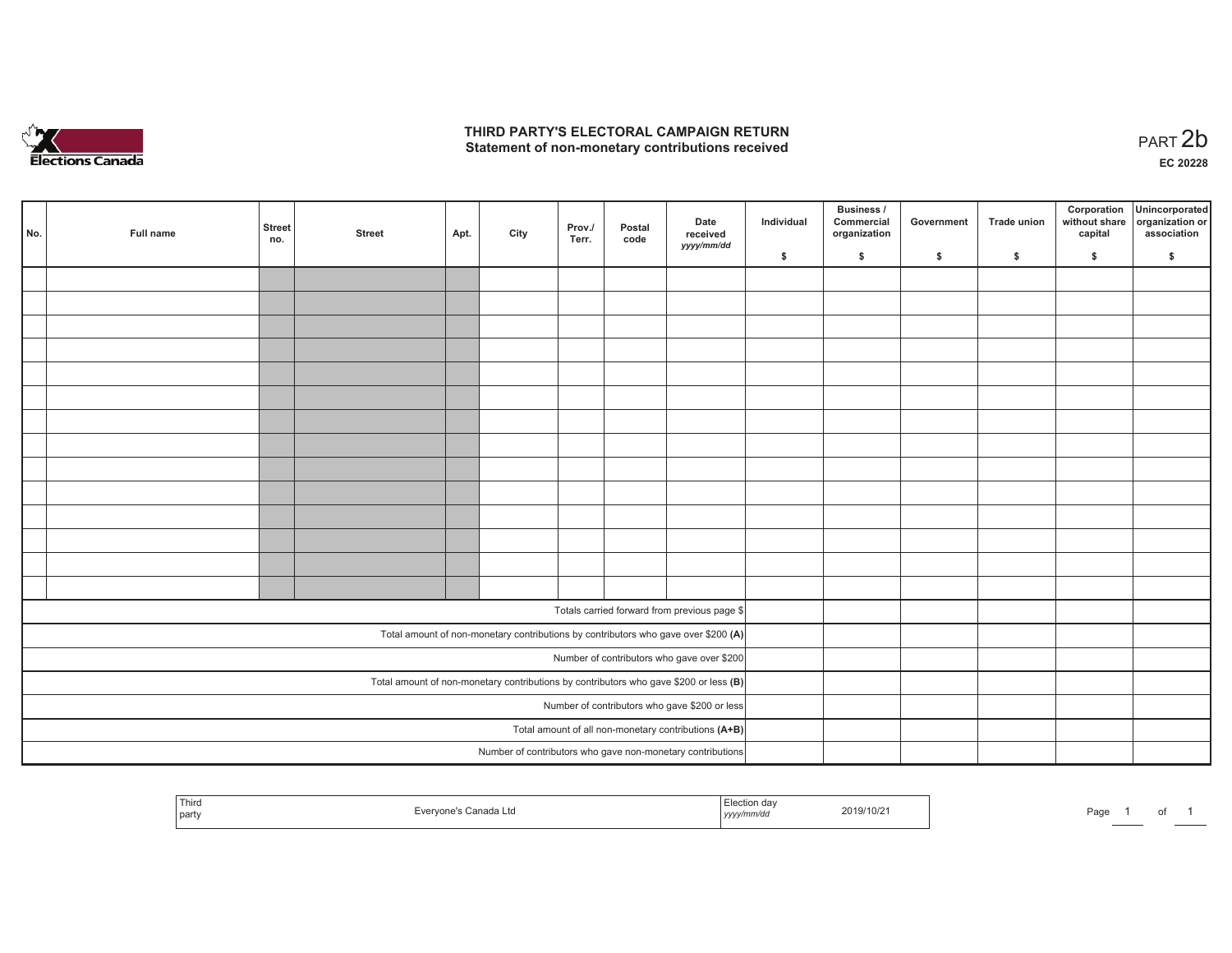

## **THIRD PARTY'S ELECTORAL CAMPAIGN RETURN STATE:** PERSON SELECTORAL CAMPAIGN RETURN<br>
Statement of operating loans received

**EC 20228**

| No. | Full name | <b>Street</b><br>no. | <b>Street</b> | Apt. | City | Prov./<br>Terr. | Postal<br>code | Date<br>received                                                | Individual | Business /<br>Commercial<br>organization | Government | Trade union | Corporation<br>capital | Unincorporated<br>without share organization or<br>association |
|-----|-----------|----------------------|---------------|------|------|-----------------|----------------|-----------------------------------------------------------------|------------|------------------------------------------|------------|-------------|------------------------|----------------------------------------------------------------|
|     |           |                      |               |      |      |                 |                | yyyy/mm/dd                                                      | \$         | \$                                       | \$         | \$          | \$                     | \$                                                             |
|     |           |                      |               |      |      |                 |                |                                                                 |            |                                          |            |             |                        |                                                                |
|     |           |                      |               |      |      |                 |                |                                                                 |            |                                          |            |             |                        |                                                                |
|     |           |                      |               |      |      |                 |                |                                                                 |            |                                          |            |             |                        |                                                                |
|     |           |                      |               |      |      |                 |                |                                                                 |            |                                          |            |             |                        |                                                                |
|     |           |                      |               |      |      |                 |                |                                                                 |            |                                          |            |             |                        |                                                                |
|     |           |                      |               |      |      |                 |                |                                                                 |            |                                          |            |             |                        |                                                                |
|     |           |                      |               |      |      |                 |                |                                                                 |            |                                          |            |             |                        |                                                                |
|     |           |                      |               |      |      |                 |                |                                                                 |            |                                          |            |             |                        |                                                                |
|     |           |                      |               |      |      |                 |                |                                                                 |            |                                          |            |             |                        |                                                                |
|     |           |                      |               |      |      |                 |                |                                                                 |            |                                          |            |             |                        |                                                                |
|     |           |                      |               |      |      |                 |                |                                                                 |            |                                          |            |             |                        |                                                                |
|     |           |                      |               |      |      |                 |                |                                                                 |            |                                          |            |             |                        |                                                                |
|     |           |                      |               |      |      |                 |                |                                                                 |            |                                          |            |             |                        |                                                                |
|     |           |                      |               |      |      |                 |                |                                                                 |            |                                          |            |             |                        |                                                                |
|     |           |                      |               |      |      |                 |                | Totals carried forward from previous page \$                    |            |                                          |            |             |                        |                                                                |
|     |           |                      |               |      |      |                 |                | Total amount of loans by lenders who provided over \$200 (A)    |            |                                          |            |             |                        |                                                                |
|     |           |                      |               |      |      |                 |                | Number of lenders who provided over \$200                       |            |                                          |            |             |                        |                                                                |
|     |           |                      |               |      |      |                 |                | Total amount of loans by lenders who provided \$200 or less (B) |            |                                          |            |             |                        |                                                                |
|     |           |                      |               |      |      |                 |                | Number of lenders who provided \$200 or less                    |            |                                          |            |             |                        |                                                                |
|     |           |                      |               |      |      |                 |                | Total amount of all loans (A+B)                                 |            |                                          |            |             |                        |                                                                |
|     |           |                      |               |      |      |                 |                | Number of all lenders who provided loans                        |            |                                          |            |             |                        |                                                                |

| ' Third<br><b>STATISTICS</b><br>l partv | Evervone's Canada Ltd | ≞lection dav<br>yyyy/mm/da | 2019/10/2 | Page |  |
|-----------------------------------------|-----------------------|----------------------------|-----------|------|--|
|-----------------------------------------|-----------------------|----------------------------|-----------|------|--|

of 1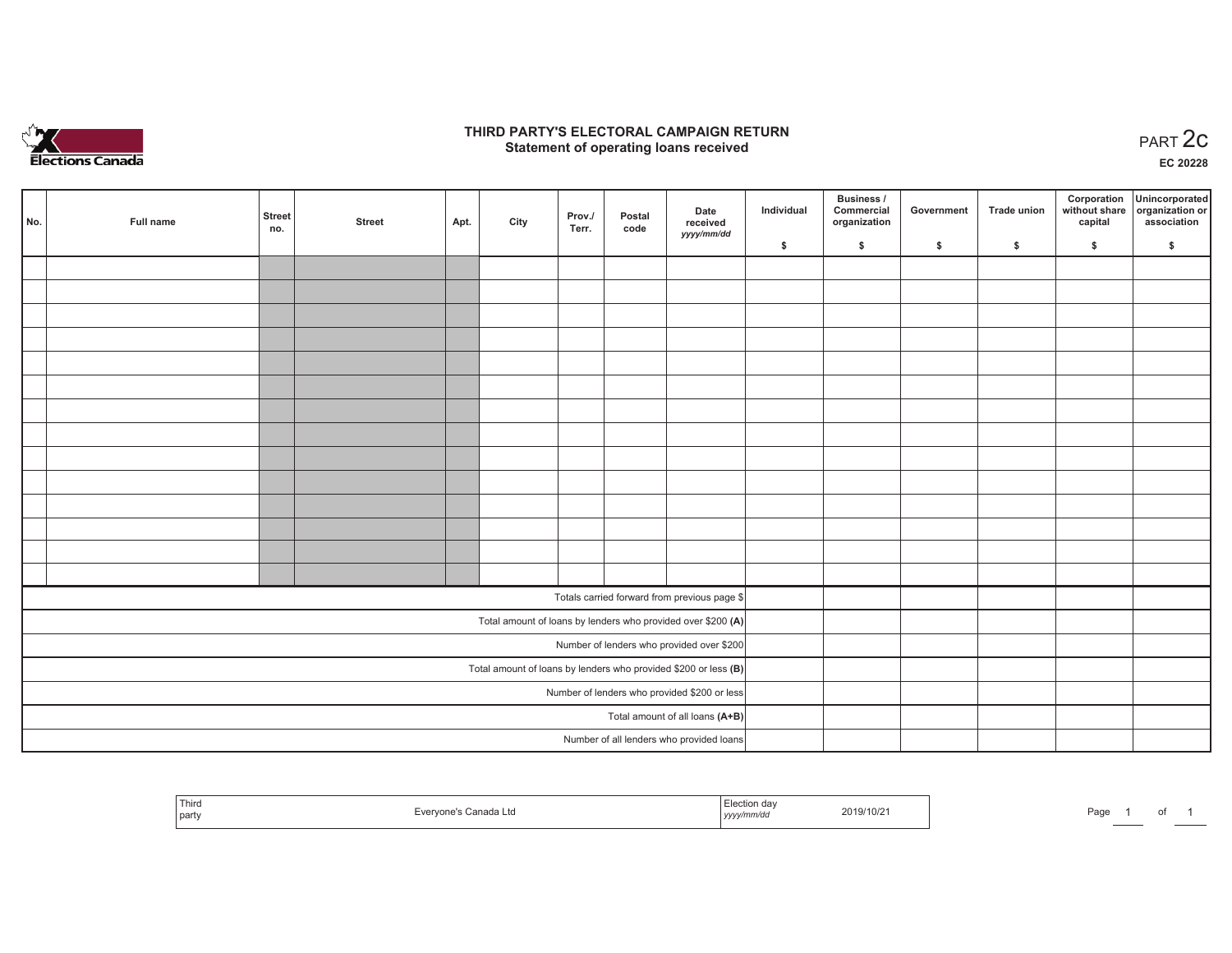

## **THIRD PARTY'S ELECTORAL CAMPAIGN RETURN S** ELECTORAL CAMPAIGN RETURN<br>Summary of inflows PART 2d

| No.   | Type of contributor / lender                    | <b>Monetary</b><br>contributions<br>(Part 2a) | Non-monetary<br>contributions<br>(Part 2b) | Loans<br>(Part 2c) | <b>Total</b> | Number of<br>contributors and<br>lenders |  |  |
|-------|-------------------------------------------------|-----------------------------------------------|--------------------------------------------|--------------------|--------------|------------------------------------------|--|--|
|       |                                                 | \$                                            | \$                                         | \$                 | \$           |                                          |  |  |
| 1.    | Individuals                                     |                                               |                                            |                    |              |                                          |  |  |
|       | 2. Businesses / Commercial organizations        |                                               |                                            |                    |              |                                          |  |  |
| 3.    | Governments                                     |                                               |                                            |                    |              |                                          |  |  |
| 4.    | Trade unions                                    |                                               |                                            |                    |              |                                          |  |  |
| 5.    | Corporations without share capital              |                                               |                                            |                    |              |                                          |  |  |
|       | 6. Unincorporated organizations or associations |                                               |                                            |                    |              |                                          |  |  |
| 7.    | Total (items 1 to 6)                            |                                               |                                            |                    |              |                                          |  |  |
| Total |                                                 |                                               |                                            |                    |              |                                          |  |  |
|       | 8. Amount of third party's resources used       |                                               |                                            |                    |              |                                          |  |  |
|       | 9. Grand total (items $7$ and $8$ )             |                                               |                                            |                    |              |                                          |  |  |

| Third<br>party | Evervone's Canada Ltd | Election day<br>yyyy/mm/dd | 2019/10/21 |
|----------------|-----------------------|----------------------------|------------|
|----------------|-----------------------|----------------------------|------------|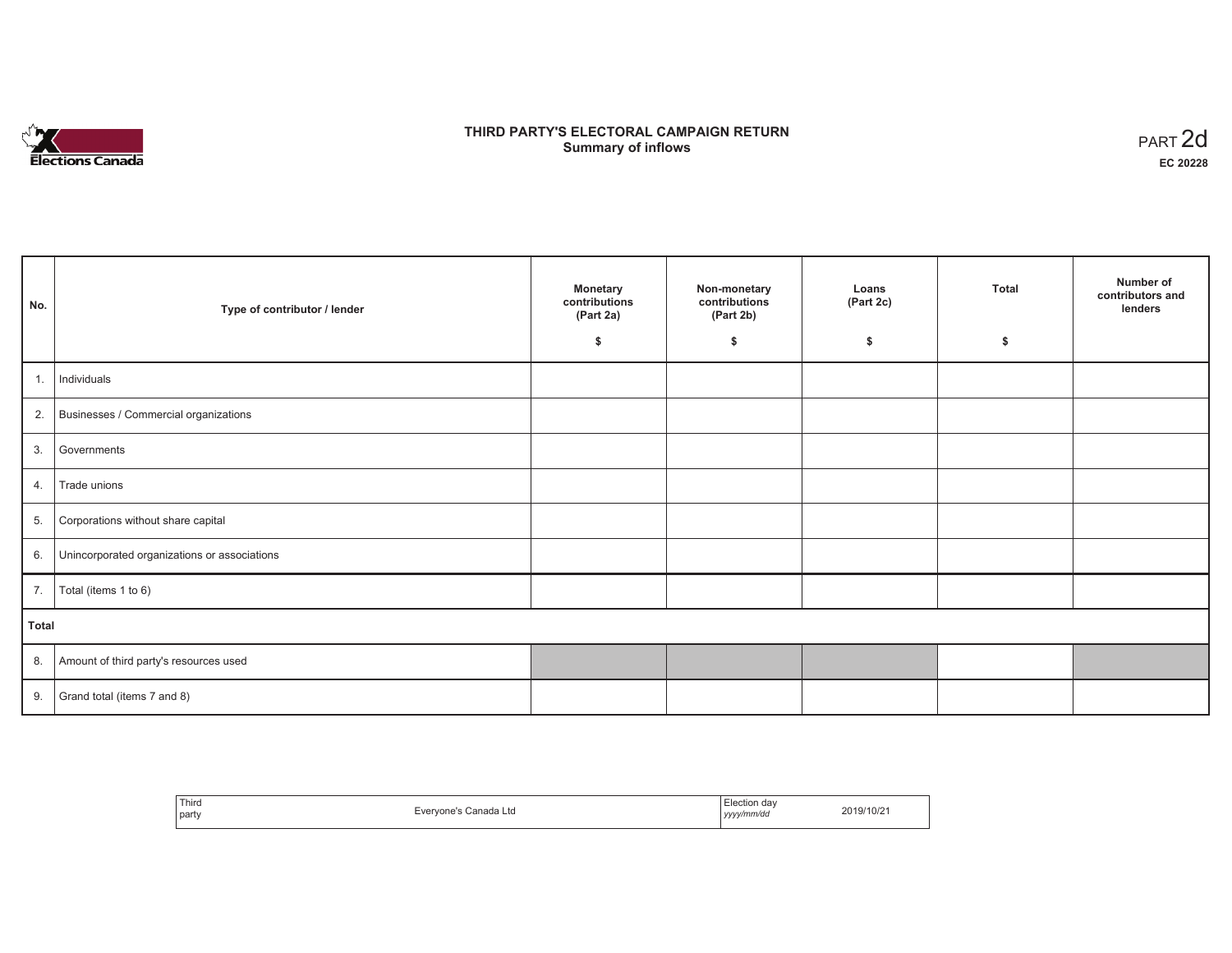

## **THIRD PARTY'S ELECTORAL CAMPAIGN RETURN Statement of expenses incurred for regulated activities that take place during the pre-election period**  *(Only applicable to a fixed-date general election)*

For a list of expense types, expense categories and expense subcategories, refer to Annex II in the Instructions.

| No. | Date<br>incurred<br>yyyy/mm/dd | <b>ED Code</b><br>$($ if applicable $)$ | Supplier | <b>Expense type</b> | Expense<br>category | Expense<br>subcategory | <b>Starting date</b><br>of activity,<br>advertisement<br>or survey<br>yyyy/mm/dd | Ending date<br>of activity,<br>advertisement<br>or survey<br>yyyy/mm/dd | Place of activity or<br>advertisement        | Expense amount<br>\$ |
|-----|--------------------------------|-----------------------------------------|----------|---------------------|---------------------|------------------------|----------------------------------------------------------------------------------|-------------------------------------------------------------------------|----------------------------------------------|----------------------|
|     |                                |                                         |          |                     |                     |                        |                                                                                  |                                                                         |                                              |                      |
|     |                                |                                         |          |                     |                     |                        |                                                                                  |                                                                         |                                              |                      |
|     |                                |                                         |          |                     |                     |                        |                                                                                  |                                                                         |                                              |                      |
|     |                                |                                         |          |                     |                     |                        |                                                                                  |                                                                         |                                              |                      |
|     |                                |                                         |          |                     |                     |                        |                                                                                  |                                                                         |                                              |                      |
|     |                                |                                         |          |                     |                     |                        |                                                                                  |                                                                         |                                              |                      |
|     |                                |                                         |          |                     |                     |                        |                                                                                  |                                                                         |                                              |                      |
|     |                                |                                         |          |                     |                     |                        |                                                                                  |                                                                         |                                              |                      |
|     |                                |                                         |          |                     |                     |                        |                                                                                  |                                                                         |                                              |                      |
|     |                                |                                         |          |                     |                     |                        |                                                                                  |                                                                         |                                              |                      |
|     |                                |                                         |          |                     |                     |                        |                                                                                  |                                                                         |                                              |                      |
|     |                                |                                         |          |                     |                     |                        |                                                                                  |                                                                         |                                              |                      |
|     |                                |                                         |          |                     |                     |                        |                                                                                  |                                                                         |                                              |                      |
|     |                                |                                         |          |                     |                     |                        |                                                                                  |                                                                         |                                              |                      |
|     |                                |                                         |          |                     |                     |                        |                                                                                  |                                                                         |                                              |                      |
|     |                                |                                         |          |                     |                     |                        |                                                                                  |                                                                         |                                              |                      |
|     |                                |                                         |          |                     |                     |                        |                                                                                  |                                                                         |                                              |                      |
|     |                                |                                         |          |                     |                     |                        |                                                                                  |                                                                         | Totals carried forward from previous page \$ |                      |
|     |                                |                                         |          |                     |                     |                        |                                                                                  |                                                                         | Total \$                                     |                      |

| Third<br>  party | Evervone's Canada Ltd | $-$<br>Election day<br>2019/10/2<br>.<br>yyyy/mm/dd | Page |
|------------------|-----------------------|-----------------------------------------------------|------|
|------------------|-----------------------|-----------------------------------------------------|------|

 $_{\sf PART}$ 3a **EC 20228**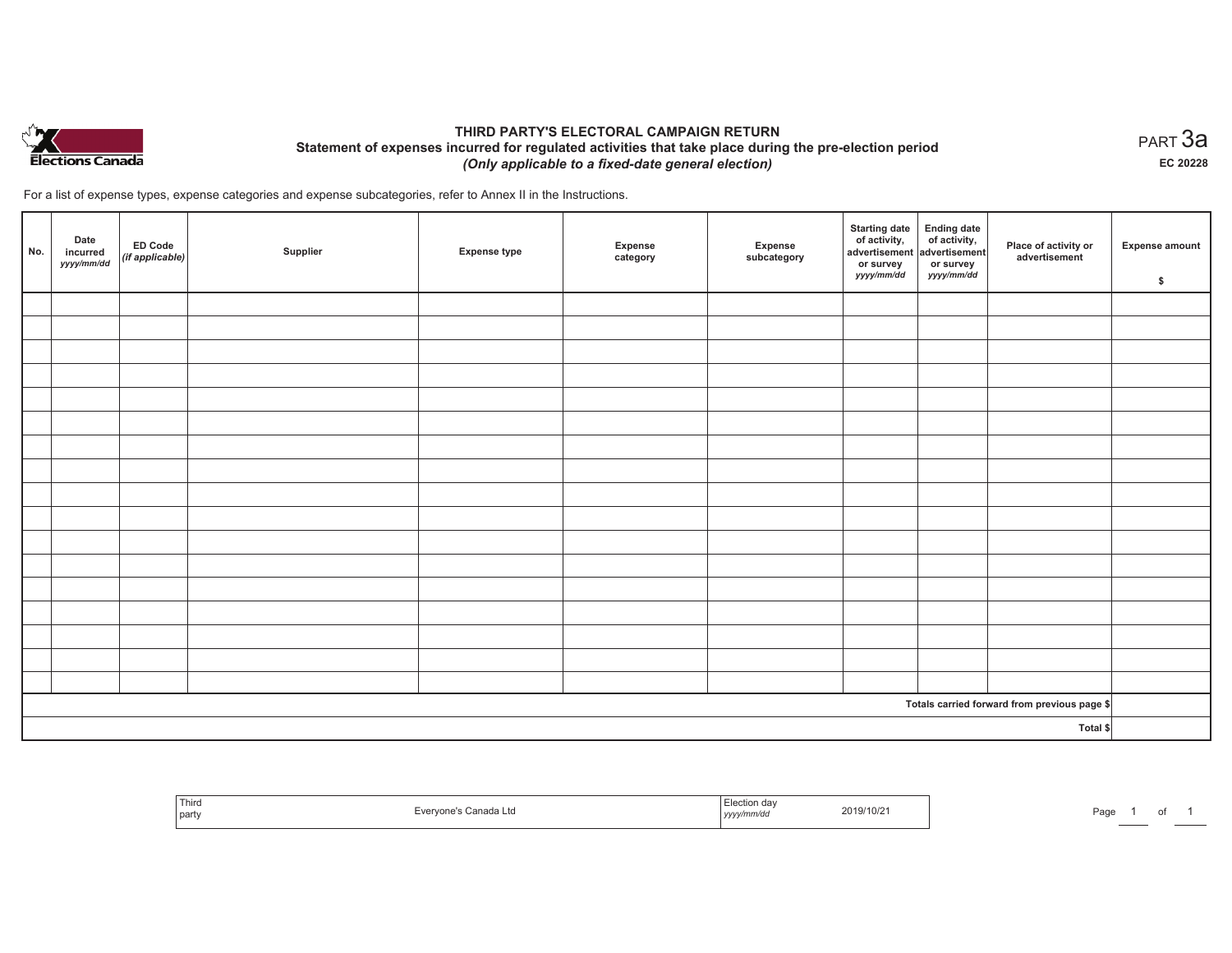

# **THIRD PARTY'S ELECTORAL CAMPAIGN RETURN Statement of expenses incurred for regulated activities that take place during the election period**<br>PART  $3\mathsf{b}$

**EC 20228**

of 1

For a list of expense types, expense categories and expense subcategories, refer to Annex II in the Instructions.

| No.      | Date<br>incurred<br>yyyy/mm/dd | ED Code<br>(if applicable) | Supplier | <b>Expense type</b> | Expense<br>category | Expense<br>subcategory | Starting date Ending date<br>of activity, of activity,<br>advertisement advertisement<br>or survey<br>yyyy/mm/dd | or survey<br><i>yyyy/mm/dd</i> | Place of activity or<br>advertisement        | <b>Expense amount</b><br>\$ |
|----------|--------------------------------|----------------------------|----------|---------------------|---------------------|------------------------|------------------------------------------------------------------------------------------------------------------|--------------------------------|----------------------------------------------|-----------------------------|
|          |                                |                            |          |                     |                     |                        |                                                                                                                  |                                |                                              |                             |
|          |                                |                            |          |                     |                     |                        |                                                                                                                  |                                |                                              |                             |
|          |                                |                            |          |                     |                     |                        |                                                                                                                  |                                |                                              |                             |
|          |                                |                            |          |                     |                     |                        |                                                                                                                  |                                |                                              |                             |
|          |                                |                            |          |                     |                     |                        |                                                                                                                  |                                |                                              |                             |
|          |                                |                            |          |                     |                     |                        |                                                                                                                  |                                |                                              |                             |
|          |                                |                            |          |                     |                     |                        |                                                                                                                  |                                |                                              |                             |
|          |                                |                            |          |                     |                     |                        |                                                                                                                  |                                |                                              |                             |
|          |                                |                            |          |                     |                     |                        |                                                                                                                  |                                |                                              |                             |
|          |                                |                            |          |                     |                     |                        |                                                                                                                  |                                |                                              |                             |
|          |                                |                            |          |                     |                     |                        |                                                                                                                  |                                |                                              |                             |
|          |                                |                            |          |                     |                     |                        |                                                                                                                  |                                |                                              |                             |
|          |                                |                            |          |                     |                     |                        |                                                                                                                  |                                |                                              |                             |
|          |                                |                            |          |                     |                     |                        |                                                                                                                  |                                |                                              |                             |
|          |                                |                            |          |                     |                     |                        |                                                                                                                  |                                |                                              |                             |
|          |                                |                            |          |                     |                     |                        |                                                                                                                  |                                |                                              |                             |
|          |                                |                            |          |                     |                     |                        |                                                                                                                  |                                |                                              |                             |
|          |                                |                            |          |                     |                     |                        |                                                                                                                  |                                | Totals carried forward from previous page \$ |                             |
| Total \$ |                                |                            |          |                     |                     |                        |                                                                                                                  |                                |                                              |                             |

| Third<br>party |  | ua<br>m/a<br>,,,, | 2019/10/2 | Pagu | __ |
|----------------|--|-------------------|-----------|------|----|
|----------------|--|-------------------|-----------|------|----|